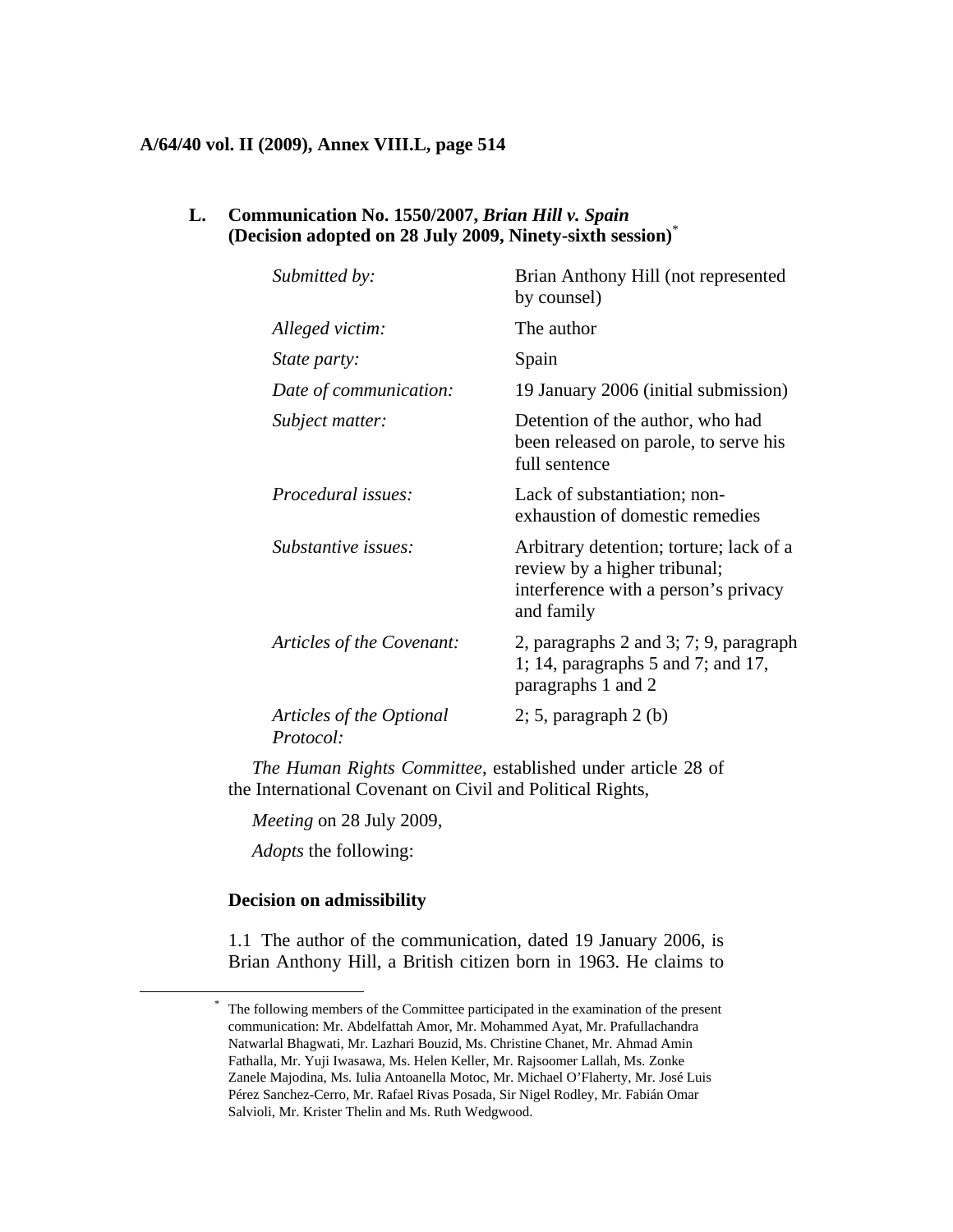be the victim of violations by Spain of article 2, paragraphs 2 and 3; article 7; article 9, paragraphs 1, 2, 3 and 4; article 10, paragraph 1; article 14, paragraphs 1, 3 (a), 5 and 7; and article 17, paragraphs 1 and 2, of the Covenant. The Optional Protocol entered into force for the State party on 25 April 1985. The author is not represented by counsel.

1.2 On 23 July 2007, the Rapporteur on New Communications and Interim Measures, acting on behalf of the Committee, agreed to the State party's request that the admissibility of the communication should be considered separately from the merits.

## **The facts as submitted by the author**

2.1 In 1986, the author and his brother were sentenced to six years in prison by the Provincial High Court of Valencia for setting fire to a bar. In 1988, they were granted parole after serving half of their respective sentences. In 1992, they submitted a communication to the Committee claiming that their rights under the Covenant had been violated with respect to their detention and trial. In 1997, the Committee adopted Views concluding that there had been violations of article 9, paragraph 3; article 10; and article 14, paragraphs 3 (c) and (d) and 5. The Committee also concluded that the Hill brothers were entitled to an effective remedy entailing compensation.<sup>1</sup>

2.2 With a view to obliging the State party to take measures to follow up on the Views of the Committee, the author filed a complaint invoking the financial responsibility of the State for the failings of the justice system, which was rejected by the Ministry of Justice in a decision of 2 November 2002. The author then filed an administrative appeal with the National High Court on 19 February 2003.

2.3 At the same time, the author requested an annulment of the proceedings leading to the verdict of 20 November 1986. This request was dismissed by a decision of the National High Court on 12 November 1999 on the grounds that it was time-barred. In response to this dismissal, the author submitted an application for *amparo*. The Constitutional Court declared it inadmissible in a decision of 13 November 2000, deeming that *amparo* was not the right procedure for annulling a criminal conviction and that the appropriate remedy was a judicial review, as provided for in the Code of Criminal Procedure.

2.4 Accordingly, the author filed an application for judicial review before the Supreme Court. This resulted in a decision of

<sup>&</sup>lt;u>1</u> <sup>1</sup> Communication No. 526/1993, *Hill v. Spain*, Views of 2 April 1997. The case remains open in accordance with the procedures for follow-up to the Committee's Views.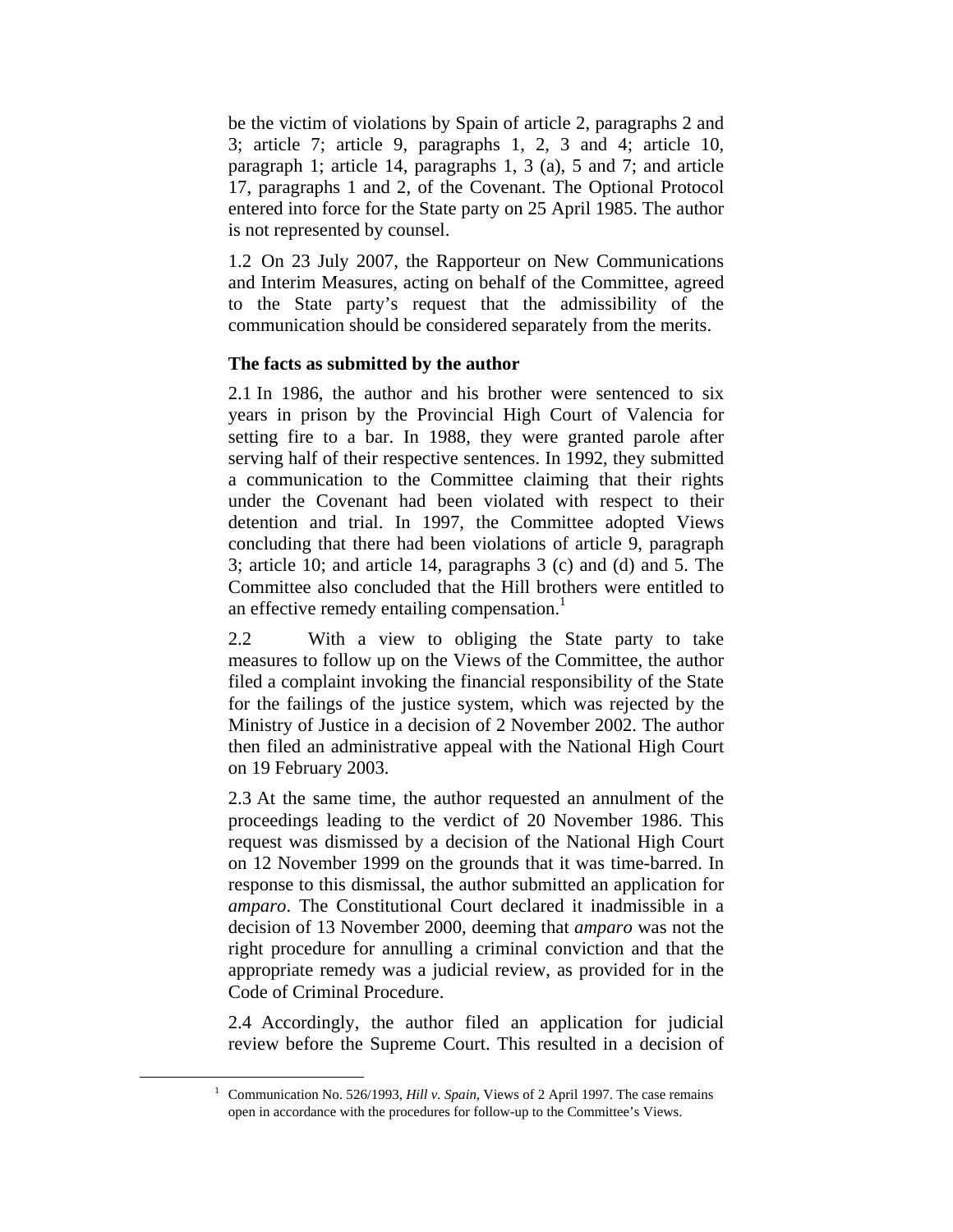25 July 2002, which annulled the proceedings subsequent to the submission of the appeal in cassation against the verdict of the trial court. Consequently, the author lodged an appeal in cassation, invoking the Committee's Views and claiming, inter alia, that his right to a fair trial, and in particular to the presumption of innocence, had been violated. The Court reexamined, inter alia, the police record, the record of the identification parade and the testimony of the primary witness. Finding no irregularities in the evaluation of the evidence by the trial court, it rejected the appeal on 11 September 2003. On 5 November 2003, the Provincial High Court of Valencia upheld the original sentence and announced that proceedings would be brought against the author and his brother with a view to obliging them to serve it in full.

2.5 In response to the decision in cassation, the author submitted an application for *amparo* on 30 October 2003, invoking the violation of the right to effective legal protection and to a defence, because there was no effective interpretation from English to Spanish during the testimony given in the pretrial phase; the right to a fair trial, because the identification proceedings by which he was identified as the person who started the fire were not carried out in accordance with due process of law; and, lastly, his right to be presumed innocent, because he was convicted without sufficient evidence. The Constitutional Court concluded that the decision in cassation did not violate those rights and declared the application inadmissible on 27 March 2006.

2.6 Then, on 7 April 2005, the Provincial High Court ordered the author's detention. In response, the author lodged an application for reconsideration on 13 April with the Court claiming that, owing to the time that had elapsed since the conviction, the crime was time-barred. The Court declared the appeal inadmissible on 20 April 2005, finding that no time-bar was applicable. In response, the author filed an action for annulment on 22 April 2005, which was dismissed on 10 May 2005. Subsequently, on 18 May 2005, he requested the suspension of his sentence, which was denied on 20 May 2005. Finally, the author submitted an application for *amparo* before the Constitutional Court, which was declared inadmissible on 1 March 2006 on the grounds that it was submitted after the legal deadline. Regarding the request for suspension of the sentence, the Court indicated that the judicial remedy preceding such a request had not been exhausted, because, when the suspension of a sentence is denied, it is possible to lodge an application for reconsideration with a higher court.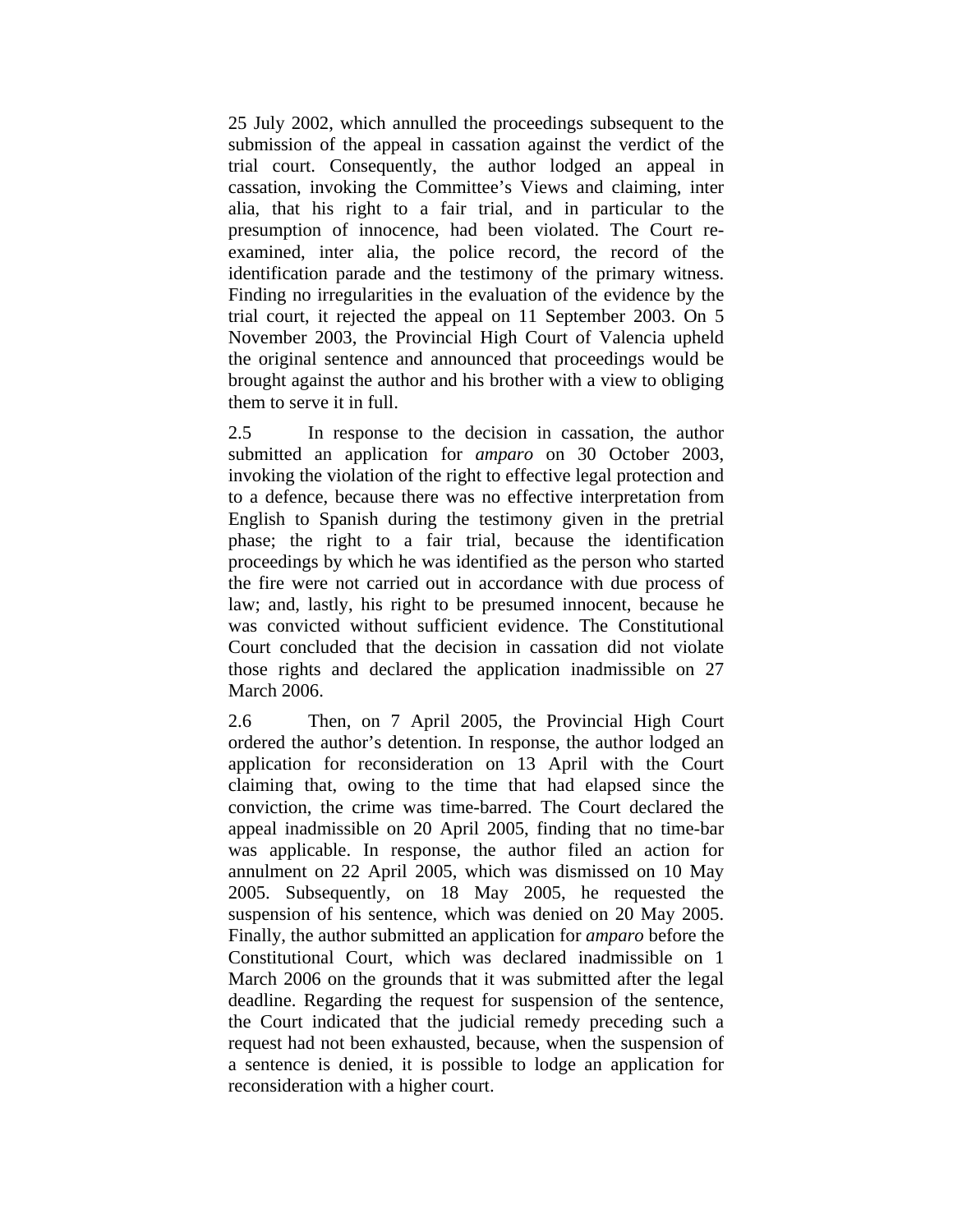2.7 On 8 October 2005, the author was arrested at Lisbon airport under a European arrest warrant issued at the request of the Provincial High Court. On 14 November 2005, he was handed over to the Spanish authorities at Badajoz. He states that he was not informed of the reasons for his arrest and that when he asked for an interpreter and a lawyer to be assigned to him he was told that they were not necessary. After spending two hours in a police station, he was transferred to the Badajoz jail. He states that when he appeared before a judge two days later, he declared that he had been granted parole in 1988 in due form and that he had informed the relevant authorities of his address in the United Kingdom.

2.8 The day after he was handed over to the Spanish authorities, he filed a habeas corpus petition. By a decision of 17 November 2005, the investigating judge (No. 2 of Badajoz) declined to initiate the proceedings, on the grounds that the author was under the authority of the Provincial High Court of Valencia and that his case had none of the elements of an illegal detention. On 27 December 2005, he wrote to the prison warden for information on his situation. By way of reply, he received a spreadsheet detailing the sentence served and that remaining to be served. The author believed that the calculation was incorrect, and therefore submitted a complaint to the Prison Supervision Court on 29 December 2005.

2.9 On 1 February 2006, he was placed under a grade 2 regime, which meant that he must remain in prison for six months. The author contested this decision before the prison warden. On 19 February 2006, he received a document from the Provincial High Court of Valencia which set out in detail the portion of his sentence as yet unserved. The author wrote to the Court to say that he did not agree with the calculation. He also made a request to the deputy warden to place him under a grade 3 regime, which would allow him to be released conditionally as a foreign offender. On 28 February 2006, he was placed under the grade 3 regime. However, he was not conditionally released until 11 April 2006, despite repeated requests to be released sooner on the grounds that his father was seriously ill. His father died in the United Kingdom on 7 April 2006.

## **The complaint**

3.1 The author claims that the legal remedies and procedures needed to comply with the Committee's Views do not exist in Spain. He maintains that the failure to recognize the validity of the Views is a violation of article 2, paragraph 2, of the Covenant. Furthermore, the decisions of the Provincial High Court of Valencia and the European arrest warrant issued against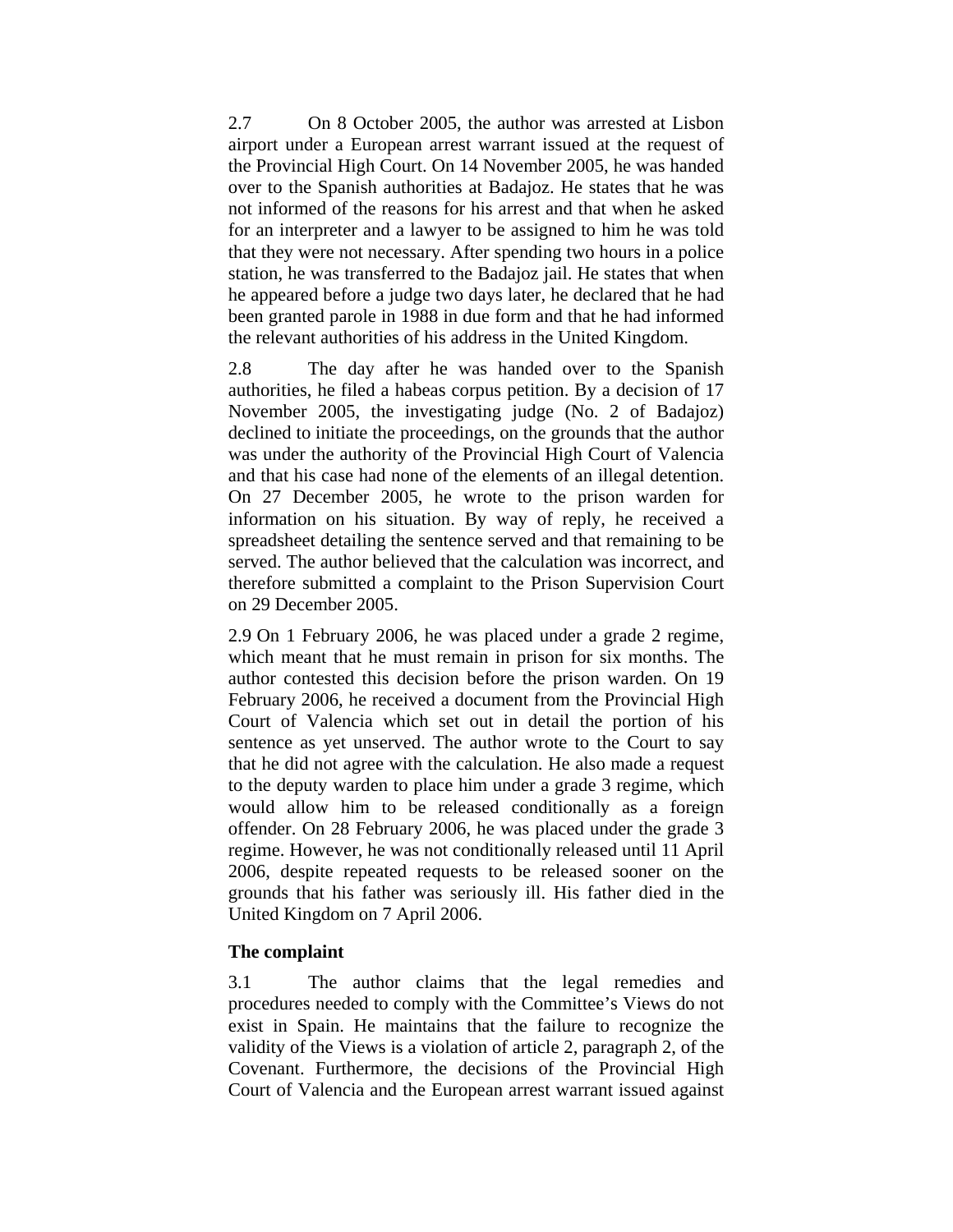him are contrary to the Committee's Views and constitute a violation of article 2, paragraph 3, of the Covenant.

3.2 The author also maintains that his arrest in 2005 contravenes article 9, paragraph 1, of the Covenant, since under Spanish law the statute of limitations for the crime of which he was convicted expired in 2003, 15 years after the decision in cassation of 6 July 1988 upholding his conviction. Furthermore, his arrest was contrary to the Committee's Views and, when it took place, there was still an application for *amparo* pending before the Constitutional Court.

3.3 The Supreme Court could argue that its decision of 25 July 2002, annulling the proceedings subsequent to the submission of the appeal in cassation against the verdict of the trial court, interrupted the 15-year period. However, article 116 of the Criminal Code stipulates that the time-bar period begins to run on the date of the enforceable judgement or of a violation of the terms of his sentence, if the sentence has begun. According to the State party, the author did not fully serve his sentence, and therefore violated its terms, which caused the Provincial High Court of Valencia to order his arrest on 1 March 1989. The period of 15 years therefore began on 1 September 1988 (the date on which, as a condition of parole, the author had to appear before the court but failed to do so, since at the time of his previous appearance they had told him it was not necessary) and ended on 1 September 2003. The author attaches a note of 20 December 1988 from the Supreme Court to the Embassy of the United Kingdom, in which it declares that the appeal in cassation against the verdict of the trial court was dismissed on 6 July 1988, and that therefore the judgement of the Provincial High Court was enforceable. Furthermore, the Criminal Code of 1995 lowered the time-bar period from 15 to 10 years, and the author might well have benefited retroactively from that change.

3.4 The author claims that he is the victim of a violation of article 9, paragraphs 2 and 3, of the Covenant, since the Spanish authorities to whom he was handed over following his arrest in Portugal did not inform him of the reasons for his arrest, or bring him before a judge or any other officer authorized by law to exercise judicial power.

3.5 The author also claims that a violation of article 9, paragraph 4, occurred, since his habeas corpus petition was summarily dismissed and since, given the nature of the case, the judge should have consulted a higher authority. Furthermore, there was no remedy against the decision to dismiss the habeas corpus petition.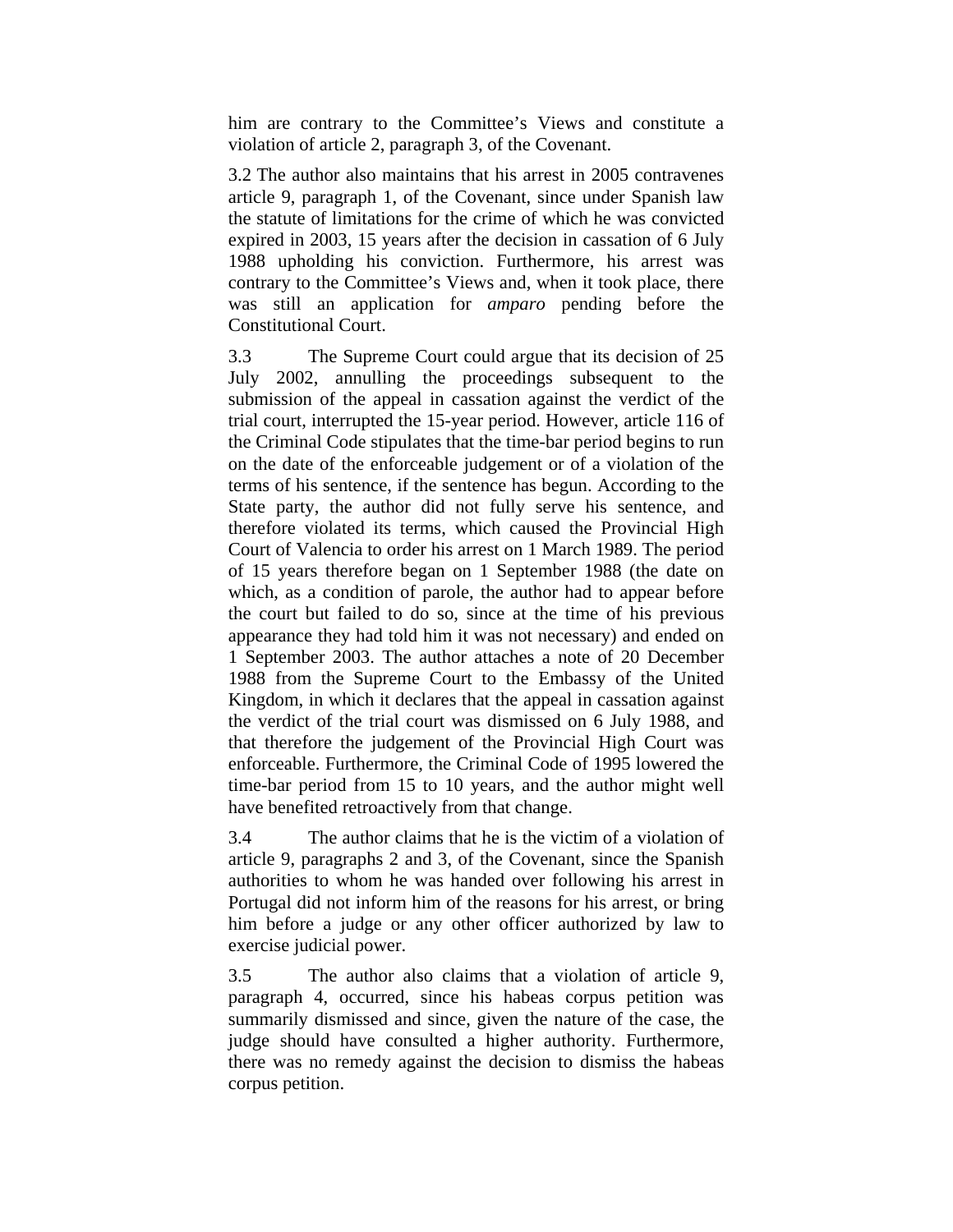3.6 The author also claims that a violation of article 10, paragraph 1, occurred, since the letters he sent to various authorities (the Provincial High Court of Valencia, the Constitutional Court, the Prime Minister and the King) went unanswered; the actions taken by the British authorities were unsuccessful; the Provincial High Court took five months to give the author the documents setting out the balance of his sentence, which he needed in order to request his release; the judge of the Prison Supervision Court took three months to respond to his request for an urgent meeting; and on two occasions the prison authorities denied his request for special leave to visit his seriously-ill father solely because his father lived abroad.

3.7 The author also claims that a violation of articles 7 and 17, paragraphs 1 and 2, of the Covenant occurred. In his view, the fact that he has spent 21 years seeking recognition of the injury inflicted on him by the State party; that he was arrested in Lisbon in front of his wife and daughter and spent six months in prison in deplorable conditions; that he lost his job in the United Kingdom as a result, and that he was unable to visit his seriously-ill father, constitutes torture as well as interference with his privacy and his family.

3.8 The author also claims that a violation of article 14, paragraph 1, of the Covenant occurred, since while he was detained he was not granted a public hearing or a fair trial. He contends that article 14, paragraph 3 (a), of the Covenant was violated, since he was not informed promptly, in a language he understood, of the nature and cause of the charge against him. He also states that article 14, paragraph 5, of the Covenant was violated, since the Supreme Court denied him the right to judicial review, the only remedy that would allow a proper consideration of all aspects of the case, in particular new facts and evidence.

3.9 Lastly, the author claims that article 14, paragraph 7, of the Covenant was violated, since he was punished again for a crime for which he had already been convicted, served his sentence, and discharged his criminal responsibility.

## **State party's observations on admissibility**

4.1 In a note verbale of 23 May 2007, the State party states that the communication should be considered inadmissible. It points out that it has, on various occasions, informed the Committee about proceedings brought by the author in which he invoked the Committee's Views. In particular, it recalls that the Supreme Court, in a decision of 25 July 2002 arising from the judicial review, annulled the proceedings subsequent to the submission of the appeal in cassation against the verdict of the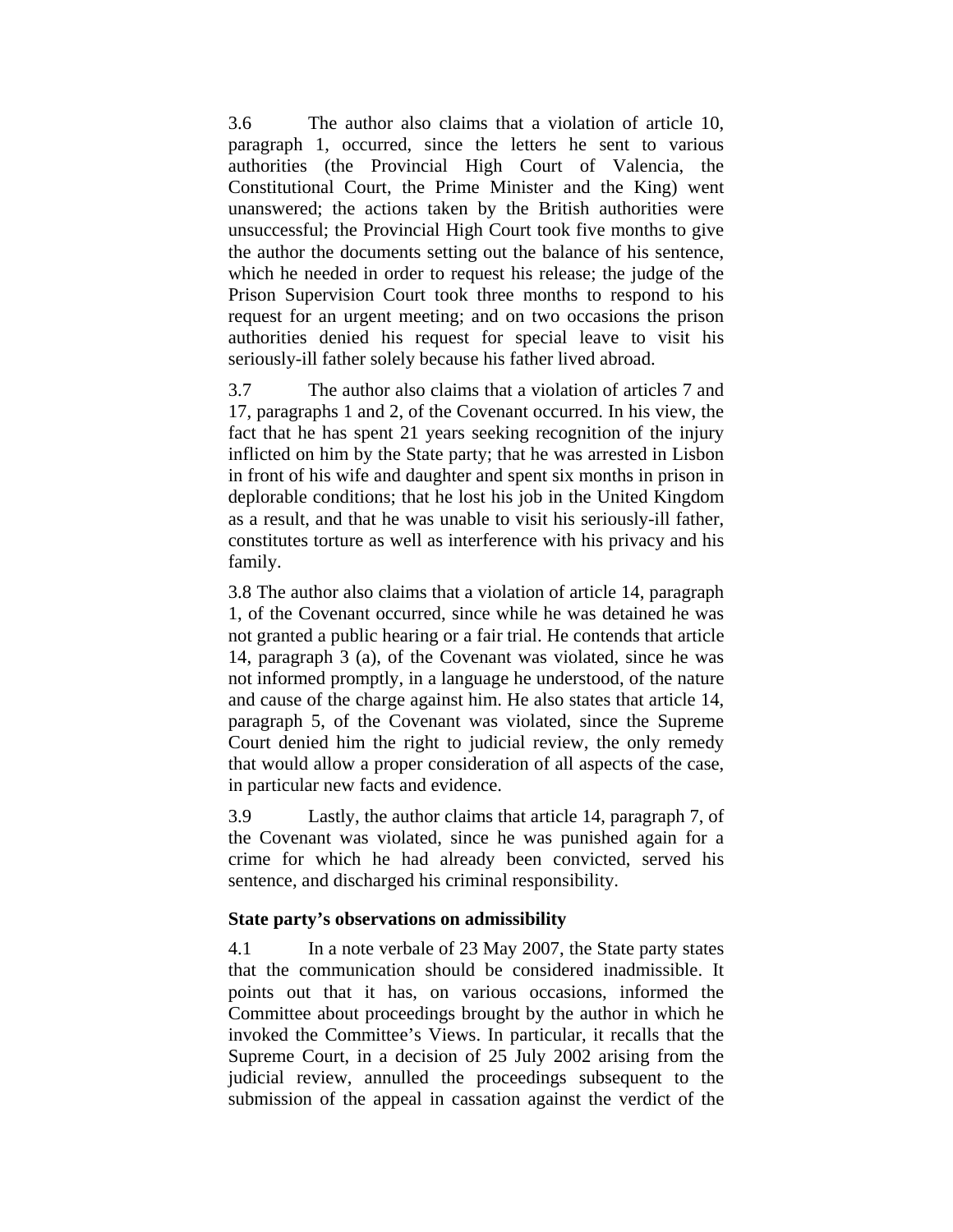trial court. Subsequently, on 11 September 2003, the Supreme Court confirmed the verdict of the Provincial High Court, a decision which was fully substantiated and which paid special attention to all questions raised by the author.

4.2 Contrary to what was stated by the author, the terms of his parole in 1988 required him to appear before the court on the first and fifteenth day of every month. The author stated that he had given his address as the British Embassy because he was looking for accommodation, and that, as soon as he found some, he would forward the address. The State party attaches a copy of a note of 9 January 1989 from the Directorate-General of the Civil Guard to the Provincial High Court, which indicates that on their release from prison the author and his brother, whose last known address was the British Embassy in Madrid, had left Spain and gone to Portugal. In a decision of 1 March 1989, the Provincial High Court declared that the author had violated his parole.

4.3 Once the judgement of 11 September 2003 had upheld the original sentence, there was nothing irregular in adopting timely measures for its enforcement, including the issuance of an international arrest warrant, which was later executed by the Portuguese authorities. The documents provided by the author himself demonstrate that on his arrest by those authorities he was promptly informed of his rights and he even challenged the reasons for his arrest. Subsequently, within the context of the habeas corpus procedure, the public prosecutor issued a report in which it was stated that the author was under the authority of the Provincial High Court of Valencia for the enforcement of his sentence and that there was an international arrest warrant against him. In response to the judge's decision that the author's detention was not illegal, the author filed no appeal of any kind, not even an application for *amparo*; therefore domestic remedies have not been exhausted in this respect. The alleged violations of various provisions of article 9 are irrelevant, since they are contradicted by the documents provided by the author himself, regarding both his appearance before the Portuguese court and the outcome of the habeas corpus procedure.

4.4 The alleged violations of article 14, paragraphs 1, 3 (a) and 7, are also irrelevant, because the detention resulted from the enforcement of a sentence upheld by the Supreme Court and not from new proceedings or from a punishment for a new offence for which he had been convicted. It was simply a matter of enforcing a sentence.

4.5 Article 2, paragraph 2, of the Covenant does not bestow a right on the author. As for paragraph 3, the author makes a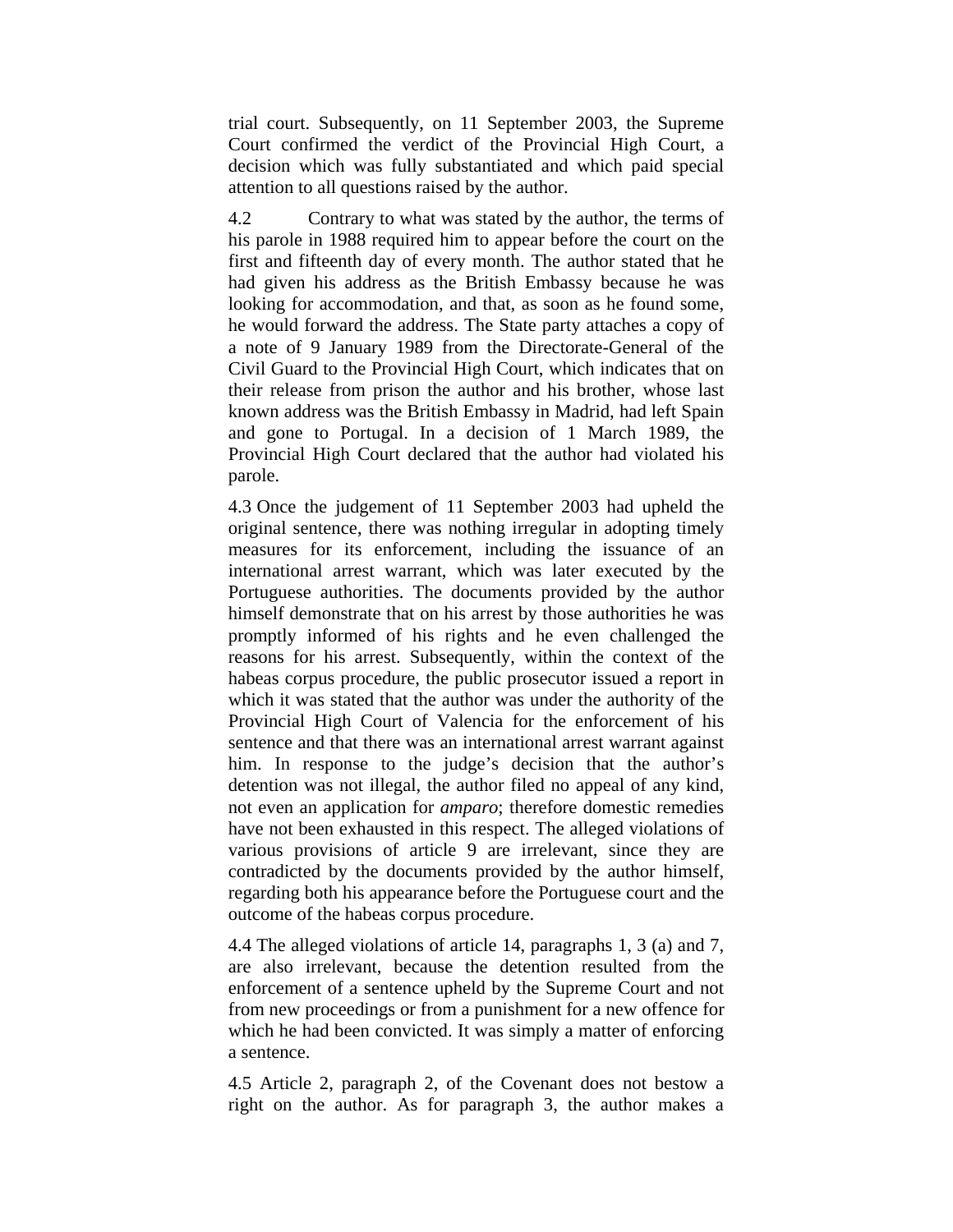general reference, with no substantiation, to the issuance of a European arrest warrant, which bears no relation per se to the right to an effective remedy. Regarding the alleged violation of article 17, the matter was not raised in the domestic courts, and is totally unfounded.

4.6 The only clearly identifiable claims in the communication refer to the lack of an effective remedy, the lack of an effective review of the verdict and the punishment, and the time-bar supposedly applicable to the sentence. Regarding the review of the sentence, the Supreme Court, taking into consideration the Committee's Views, annulled the decision that had been made in cassation and conducted a new appeal in cassation, reaching a decision on 11 September 2003. This decision unquestionably constitutes a review of the verdict and the punishment, not only examining the legal questions but also decisively reviewing the evidence. There was therefore no violation of article 14, paragraph 5, of the Covenant.

4.7 Finally, the main thrust of the communication seems to concern the alleged time-bar applicable to the sentence after 15 years had elapsed. However, the decisions of the Provincial High Court which rejected the application for annulment on that basis were not appealed in a timely way. Therefore, the author did not exhaust domestic remedies with respect to that matter.

## **Author's comments on the State party's submission**

5.1 On 12 September 2007, the author provided his comments on the observations of the State party. He indicates that, in order for the Committee to consider the key aspects of his communication, he wishes to withdraw his complaints regarding a possible violation of article 9, paragraphs 2, 3 and 4, article 10, paragraph 1, and article 14, paragraphs 1 and 3 (a), even though the facts as presented raise questions in relation to those provisions.

5.2 According to the author, the Supreme Court, in its decision of 25 July 2002, offered only a partial response to the author's application for a judicial review, offering instead an appeal in cassation. That remedy did not allow for a full review of the conviction and sentence. Nor did it take into consideration new facts, or the validity of the evidence on which the conviction was based. Therefore, it cannot be stated that the author had access to all the remedies available under Spanish law. He nevertheless maintains that he has exhausted all the remedies to which he had access.

5.3 The author states that, although his communication refers to a specific fact, namely his return to detention, the detention cannot be considered separately from the events dating back to 1985.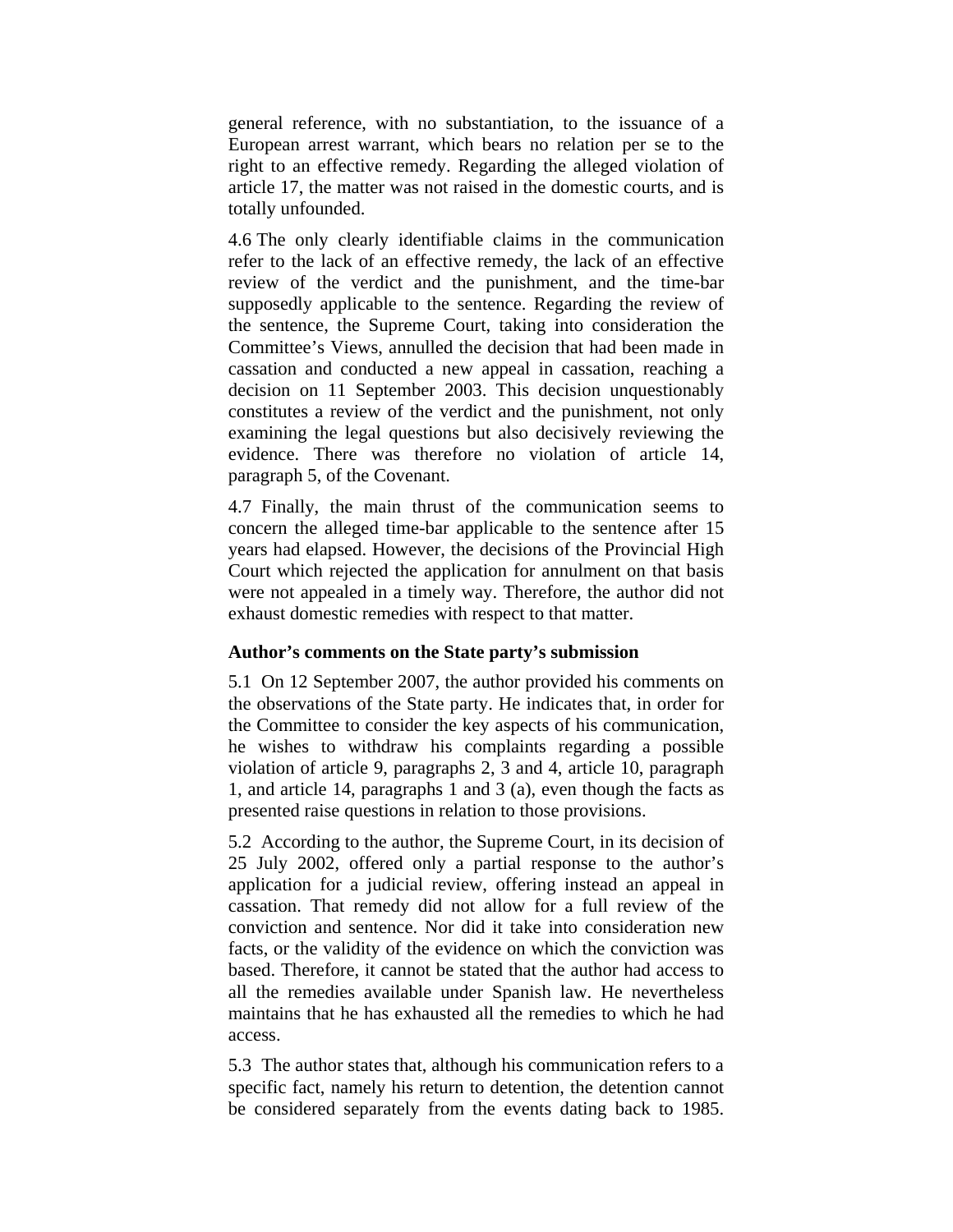After the Committee issued its Views in 1997, the author lodged an appeal for annulment before the Provincial High Court of Valencia, three applications for *amparo* before the Constitutional Court, an application for judicial review before the Supreme Court and a second appeal in cassation, also before the Supreme Court. Furthermore, his lawyer filed an application for reconsideration against the decision of the Provincial High Court to issue a European arrest warrant, claiming that the author's criminal responsibility had been extinguished in 2003 under the statute of limitations. When that application was rejected, the author submitted an application for annulment before the same Court, followed by a request for the suspension of his sentence. When he was arrested in October 2005, he had an application for *amparo* pending, which was ruled upon on 1 March 2006, after he had spent several months in prison. The author states that he does not know what other remedies were available. Were there any, they would not have been effective, since he was extradited and detained while appeals were still pending. In any case, the processing of those appeals was delayed in a deliberate and unreasonable manner by the State party.

5.4 In the view of the author, the parole granted in 1988 has already been examined by the Committee, and therefore is not germane to the question of admissibility.

5.5 With respect to the decision dismissing the habeas corpus petition, the author recalls that it cannot be appealed, according to the regulatory law. The State party suggests that the author could have submitted an application for *amparo*. However, at that time the author had two *amparo* applications pending, one of which was related to the European arrest warrant. Given the time it takes to complete the *amparo* procedure, such a remedy could not have achieved the goal of putting an immediate end to a violation related to arbitrary detention.

5.6 In the view of the author, none of the many violations of which he was a victim, as set out by the Committee in its Views, have been redressed, in spite of the remedies sought.

5.7 With respect to the time-bar for the crime of which he was convicted, the author reiterates that on 1 August 2003, 15 years had passed since his release, and that, consequently, this was the date on which his criminal responsibility was extinguished. The author rejects the argument of the State party that domestic remedies were not exhausted, and recalls that his lawyer raised the matter of the time-bar when he contested the Provincial High Court's decision to issue the European arrest warrant.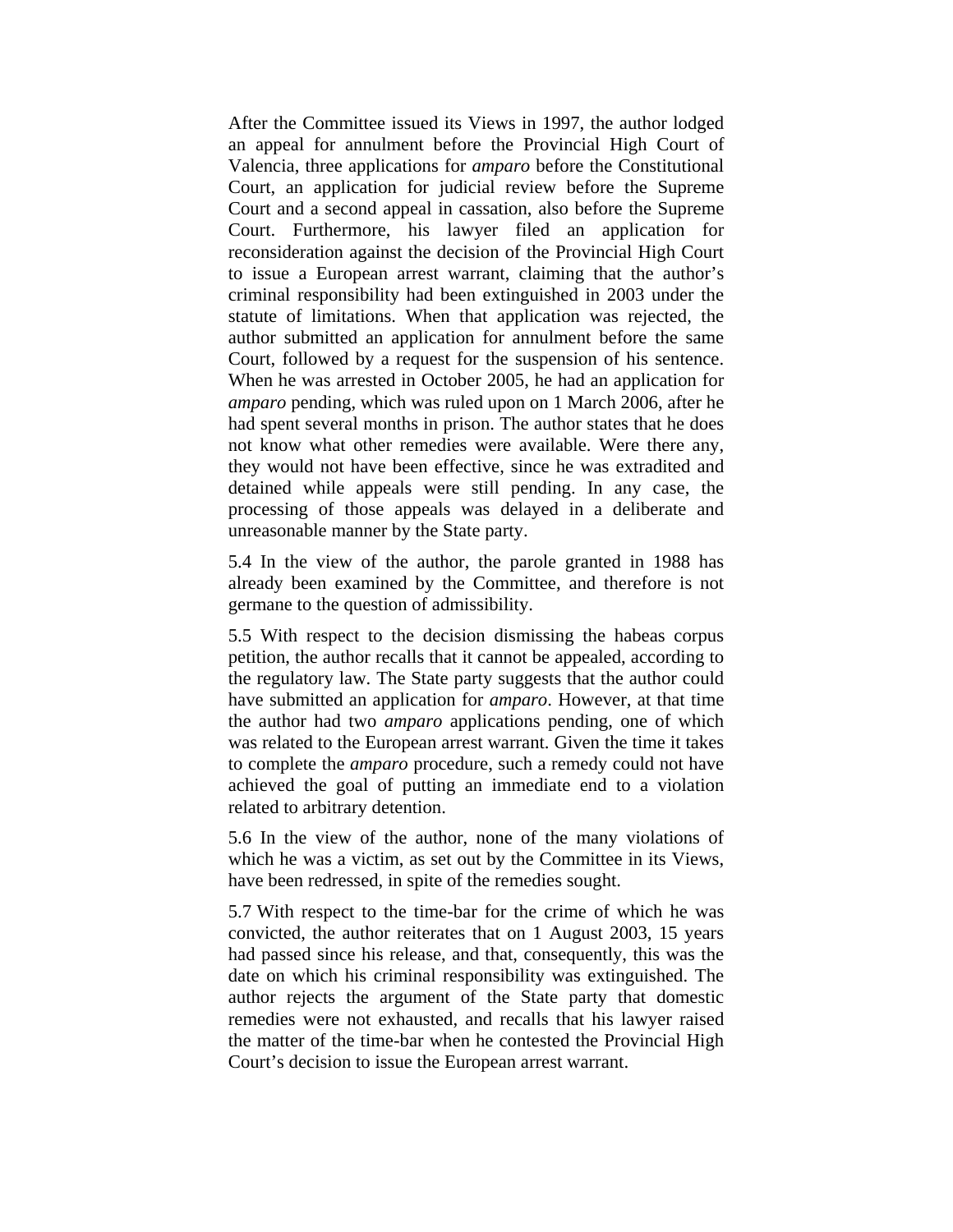## **Consideration of admissibility**

6.1 Before considering any claim contained in a communication, the Human Rights Committee must decide, in accordance with rule 93 of its rules of procedure, whether the communication is admissible under the Optional Protocol to the Covenant.

6.2 As required under article 5, paragraph 2 (a), of the Optional Protocol, the Committee has ascertained that the same matter is not being examined under another procedure of international investigation or settlement.

6.3 In his initial communication, the author claimed that he was the victim of violations of article 2, paragraphs 2 and 3; article 7; article 9, paragraphs 1, 2, 3 and 4; article 10, paragraph 1; article 14, paragraphs 1, 3 (a), 5 and 7; and article 17, paragraphs 1 and 2, of the Covenant by Spain arising from his arrest in October 2005 under the arrest warrant issued by the Provincial High Court of Valencia. Subsequently, in his comments on the State party's observations, the author withdrew his claims regarding the possible violation of article 9, paragraphs 2, 3 and 4; article 10, paragraph 1; and article 14, paragraphs 1 and 3 (a). The Committee shall therefore only consider the facts in relation to article 2, paragraphs 2 and 3; article 7; article 9, paragraph 1; article 14, paragraphs 5 and 7; and article 17, paragraphs 1 and 2, of the Covenant.

6.4 The author claims that his arrest on 8 October 2005 and his subsequent stay in prison until 11 April 2006, under an order issued by the Provincial High Court of Valencia for the purpose of having him serve the full sentence imposed on him in 1986, gave rise to several violations of the Covenant. He invokes article 2, paragraphs 2 and 3, on the grounds that the State party did not recognize the validity of the Committee's Views of 2 April 1997, and that the arrest warrant contravened those Views. The Committee recalls its jurisprudence under which the provisions of article 2 of the Covenant, which set out the general obligations of States parties, cannot, in themselves, give rise to a complaint in a communication submitted under the Optional Protocol. The Committee therefore finds that the author's claims in this regard are inadmissible under article 2 of the Optional Protocol. $2$ 

6.5 The author claims that the fact that he has spent 21 years seeking recognition of the injury inflicted on him by the State party and that, as a result of his most recent arrest, which took place in front of his family, he spent six months in prison in deplorable conditions, lost his job and was unable to visit his seriously-ill father, constitutes torture and consequently entails a

 <sup>2</sup> <sup>2</sup> Communication No. 802/1998, *Rogerson v. Australia*, Views of 3 April 2002, para. 7.9.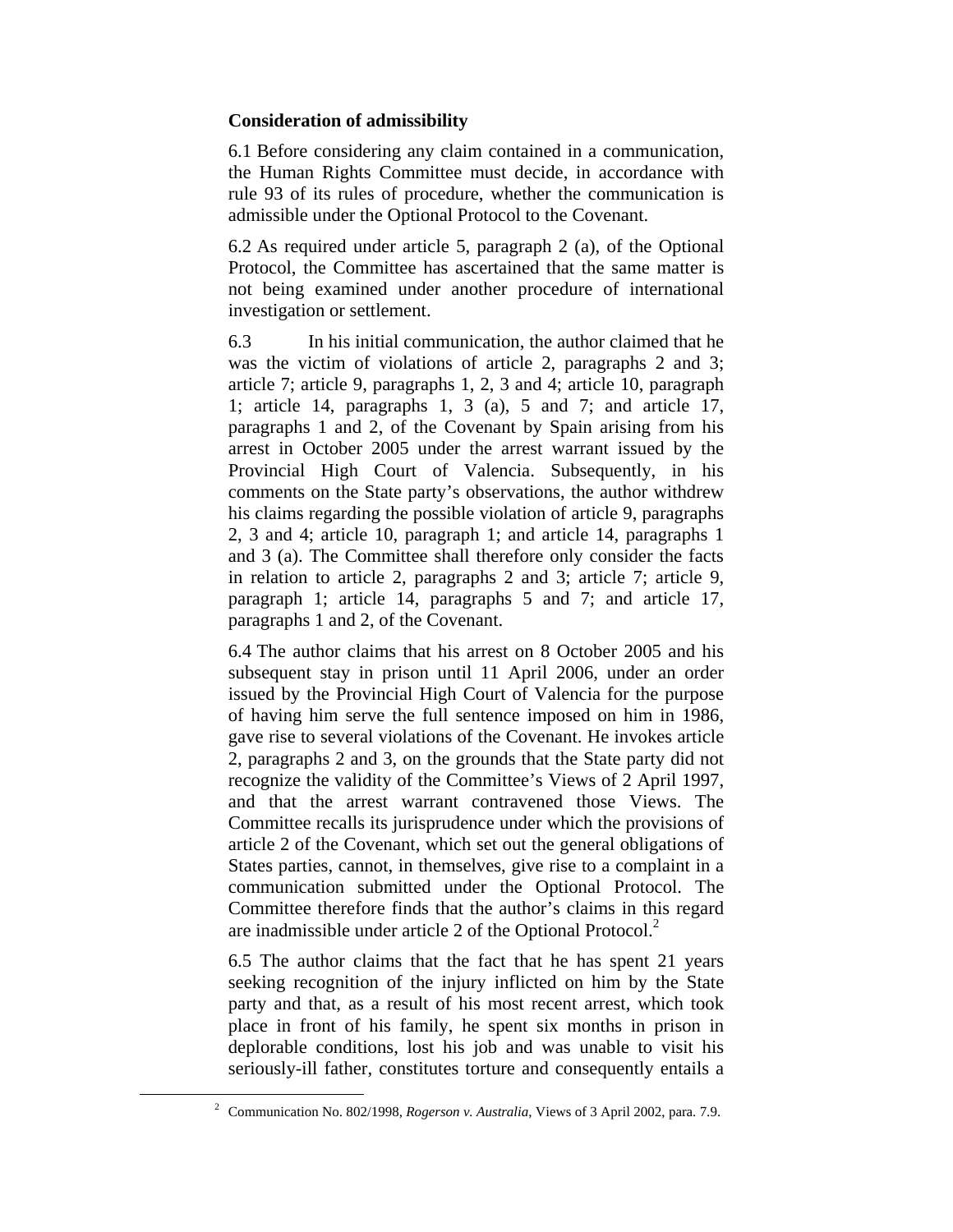violation of article 7 of the Covenant. The Committee considers, however, that these complaints have not been sufficiently substantiated for purposes of admissibility, and are therefore inadmissible under article 2 of the Optional Protocol.

6.6 With regard to the facts referred to in the preceding paragraph, the author claims that they also constitute a violation of article 17, paragraphs 1 and 2, of the Covenant. The Committee notes the assertion by the State party that the matter was not raised in the domestic courts, and the absence from the file of any indication that it was. Consequently, the Committee considers that the author failed to exhaust domestic remedies with regard to this part of the communication, in accordance with article 5, paragraph 2 (b), of the Optional Protocol.

6.7 The author asserts that his arrest violated article 9, paragraph 1, and article 14, paragraph 7, of the Covenant because, when it occurred, the offence was time-barred. The author declares that he had filed, with the Provincial High Court of Valencia, an application for reconsideration regarding the arrest warrant, invoking the existence of a statute of limitations, and then an appeal for annulment. He also requested a suspension of his sentence. Subsequently, he submitted an application for *amparo*, which was pending when he was arrested. The State party argues that the decisions of the Provincial High Court denying the appeal for annulment were not challenged in a timely manner. The Committee points out that, although the author filed an application for *amparo*, it was inadmissible because it was filed after the legal deadline had passed. The Committee also points out that the author did not explain his reasons for not complying with this legal requirement and therefore finds that domestic remedies were not exhausted, as required by article 5, paragraph 2 (b), of the Optional Protocol, with respect to this part of the communication.3

6.8 The author claims that there was a violation of article 14, paragraph 5, of the Covenant, because the Supreme Court denied him the right to a judicial review, the only remedy allowing for a legitimate examination of all aspects of the case. The Committee notes, however, that it is evident from the rulings of the Constitutional Court on 27 March 2006 and of the Supreme Court on 11 September 2003 that the latter court examined, during the appeal in cassation, the grounds for appeal submitted by the author, in particular the alleged infringement of his right to a fair trial and his right to be presumed innocent, and concluded that the evidence was sufficient to outweigh the presumption of

 <sup>3</sup> Communication No. 1003/2001, *P.L. v. Germany*, decision of 22 October 2003, para. 6.6.